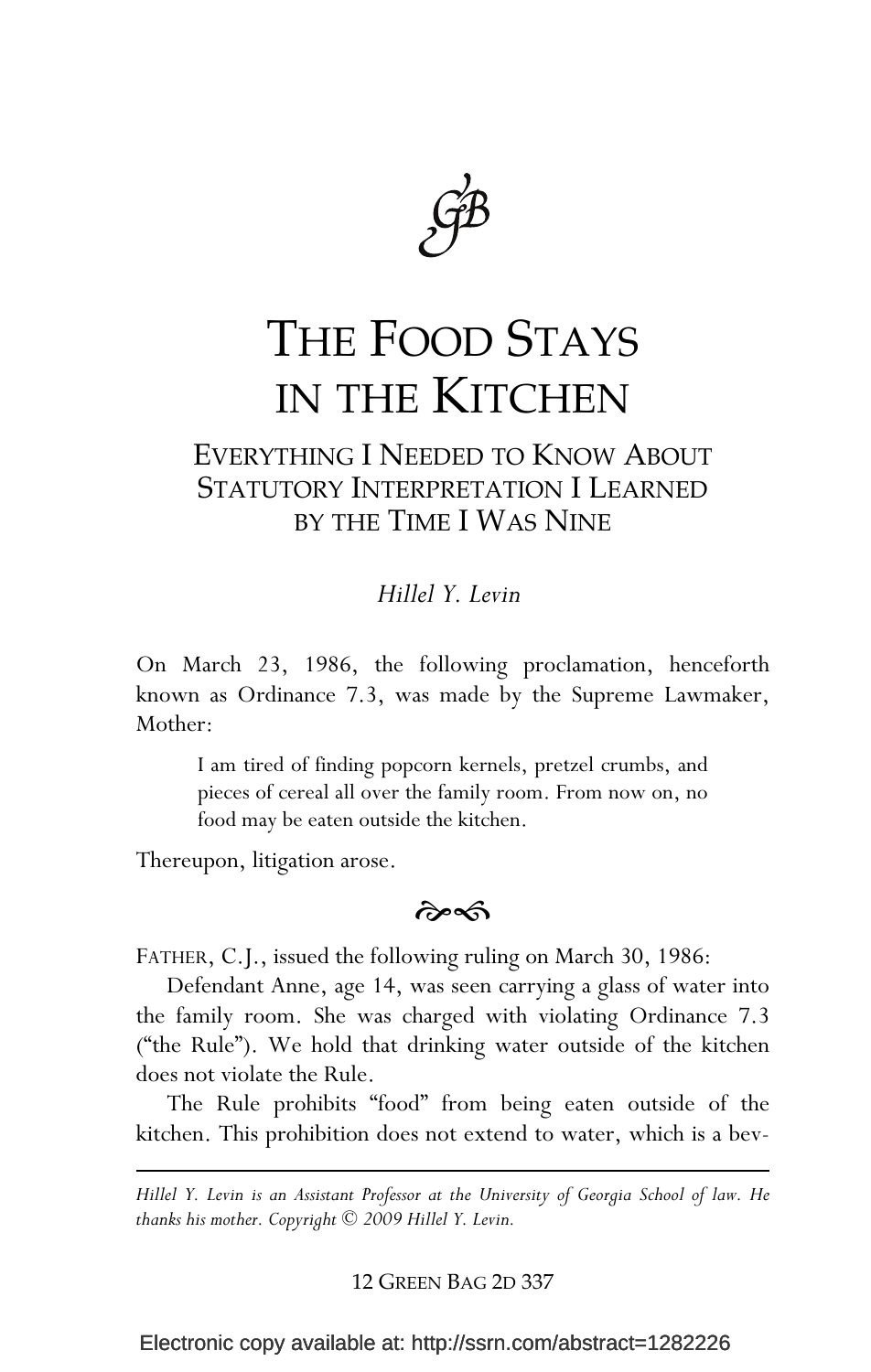

*The Supreme Lawmaker, Mother, pictured in 1983 with the citizens of the jurisdiction who later became the several defendants in the series of cases about Ordinance 7.3 reported here: Anne, Beatrice, Charlie, and Derek (in descending height order).* \_\_\_\_\_\_\_\_\_\_\_\_\_\_\_\_\_\_\_\_\_\_\_\_\_\_\_\_\_\_\_\_\_\_\_\_\_\_\_\_\_\_\_\_\_\_\_\_\_

erage rather than food. Our interpretation is confirmed by Webster's Dictionary, which defines food to mean, in relevant part, a "material consisting essentially of protein, carbohydrate, and fat used in the body of an organism to sustain growth, repair, and vital processes and to furnish energy" and "nutriment in solid form." Plainly, water, which contains no protein, carbohydrate, or fat, and which is not in solid form, is not a food.

Customary usage further substantiates our distinction between "food" and water. Ordinance 6.2, authored by the very same Supreme Lawmaker, declares: "[a]fter you get home from school, have some food and something to drink, and then do your homework." This demonstrates that the Supreme Lawmaker speaks of

338 12 GREEN BAG 2D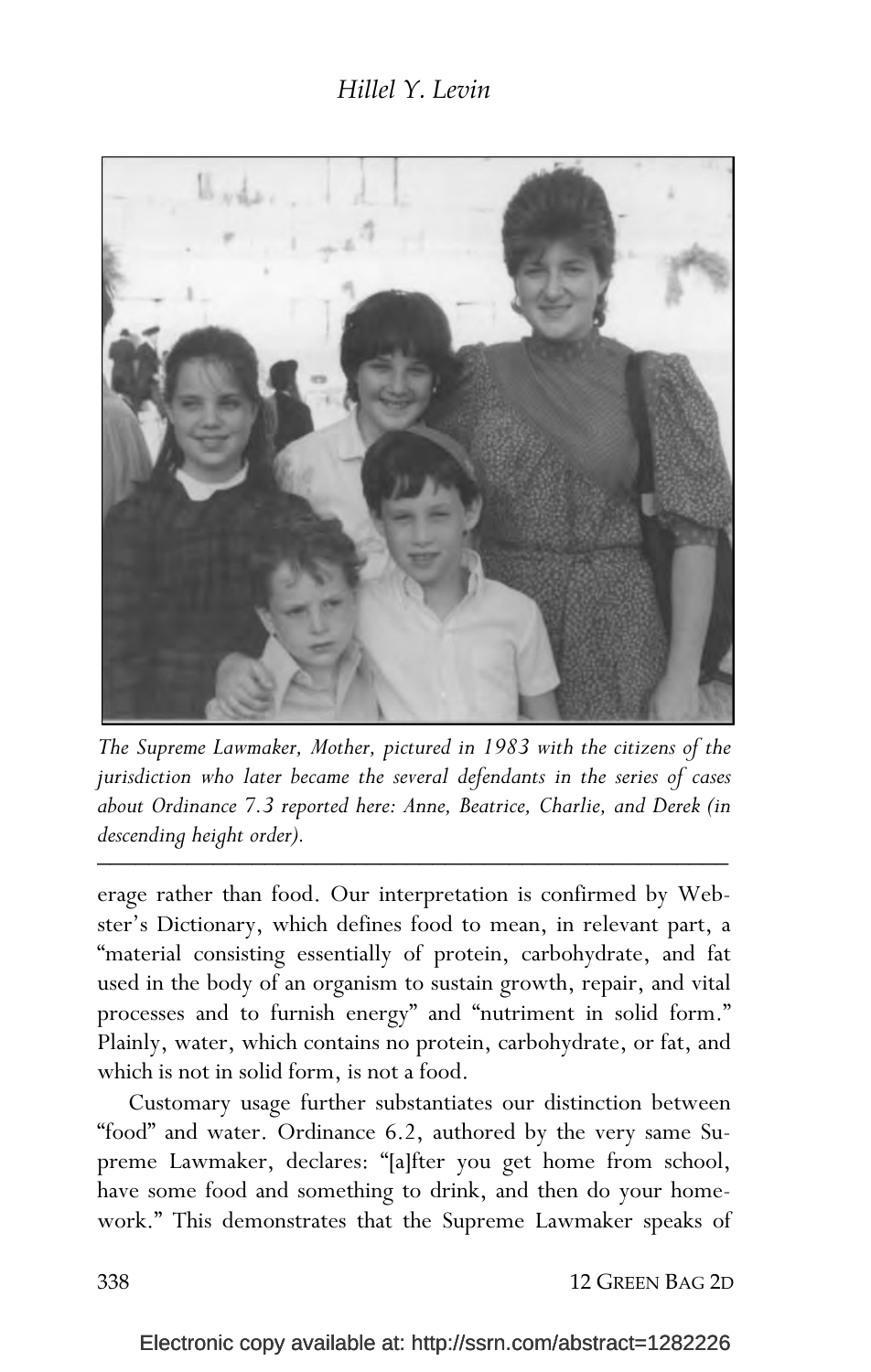food and drink separately and is fully capable of identifying one or both as appropriate. After all, if "food," as used in the Family Code, included beverages, then the word "drink" in Ordinance 6.2 would be redundant and mere surplusage. Thus, had the Supreme Lawmaker wished to prohibit beverages from being taken out of the kitchen, she could easily have done so by declaring that "no food or drink is permitted outside the kitchen."

Our understanding of the word "food" to exclude water is further buttressed by the evident purpose of the Rule. The Supreme Lawmaker enacted the Rule as a response to the mess produced by solid foods. Water, even when spilled, does not produce a similar kind of mess.

Some may argue that the cup from which the Defendant was drinking water may, if left in the family room, itself be a mess. But we are not persuaded. The language of the Rule speaks to the Supreme Lawmaker's concern with small particles of food rather than to a more generalized concern with the containers in which food is held. A cup or other container bears a greater resemblance to other bric-a-brac, such as toys and backpacks, to which the Rule does not speak, than it does to the food spoken of in the Rule. Although we need not divine the Supreme Lawmaker's reasons for such a distinction, there are at least two plausible explanations. First, it could be that small particles of food left around the house are more problematic than the stray cup or bowl because they find their way into hard-to-reach places and may lead to rodent infestation. Second, it is possible that the Supreme Lawmaker was unconcerned with containers being left in the family room because citizens of this jurisdiction have been meticulous about removing such containers.

## $\hat{\sigma}$

BABYSITTER SUE, J., issued the following ruling on April 12, 1986:

Defendant Beatrice, age 12, is charged with violating Ordinance 7.3 by drinking a beverage, to wit: orange juice, in the family room.

The Defendant relies on our ruling of March 30, 1986, which "h[e]ld that drinking water outside of the kitchen does not violate

SPRING 2009 339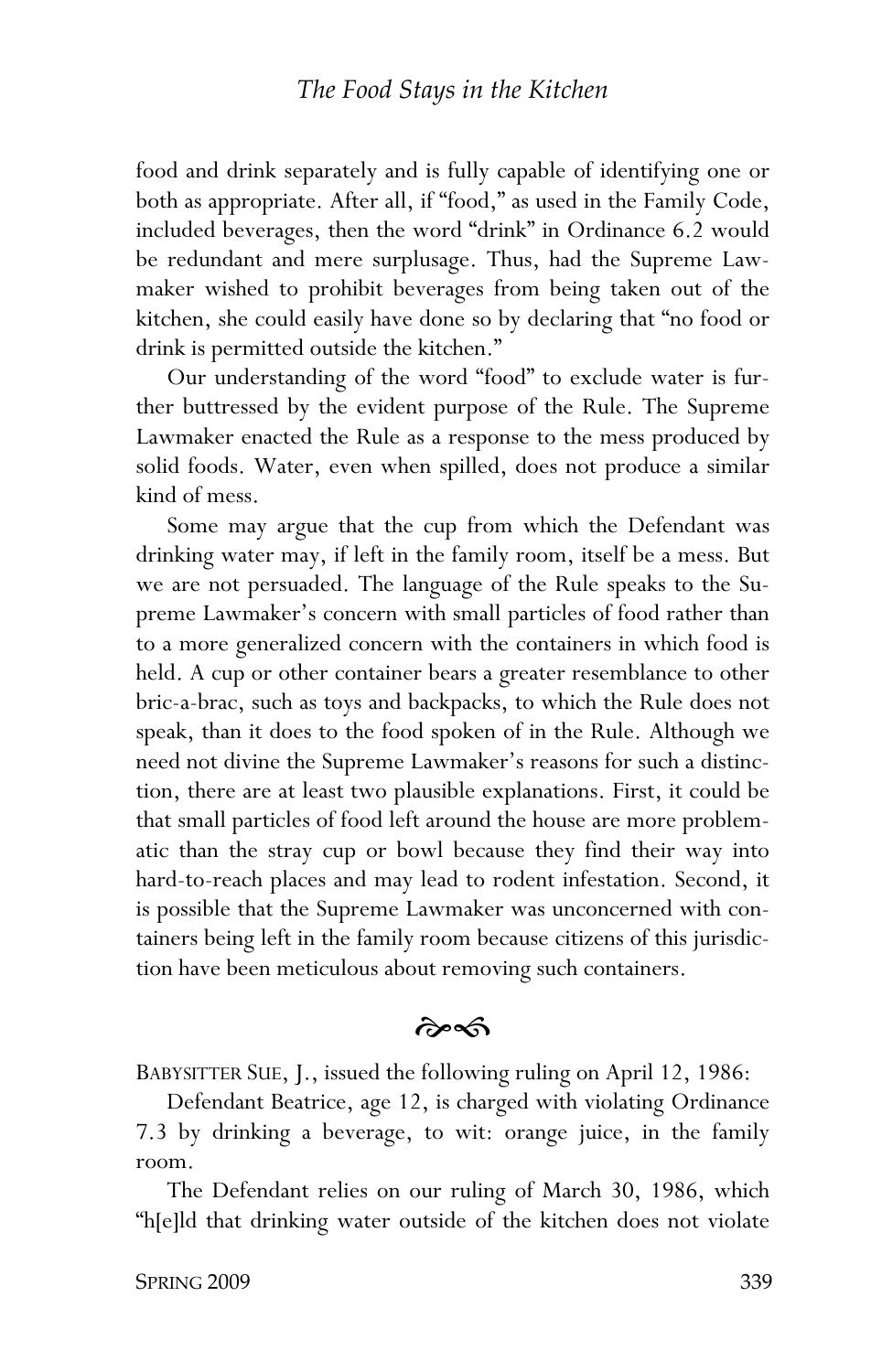#### *Hillel Y. Levin*

the [Ordinance]," and urges us to conclude that all beverages are permitted in the family room under Ordinance 7.3. While we believe this is a difficult case, we agree. As we have previously explained, the term "food" does not extend to beverages.

Our hesitation stems not from the literal meaning of the Ordinance, which strongly supports the Defendant's claim, but rather from an understanding of its purpose. As we have previously stated, and as evidenced by the language of the Ordinance itself, the Ordinance was enacted as a result of the Supreme Lawmaker's concern with mess. Unlike the case with water, if the Defendant were to spill orange juice on the couch or rug in the family room, the mess would be problematic – perhaps even more so than the mess produced by crumbs of food. It is thus difficult to infer why the Supreme Lawmaker would choose to prohibit solid foods outside of the kitchen but to permit orange juice.

Nevertheless, we are bound the plain language of the Ordinance and by precedent. We are confident that if the Supreme Lawmaker disagrees with the outcome in this case, she can change or clarify the law accordingly.

 $\hat{\sigma}$ 

GRANDMA, SENIOR J., issued the following ruling on May 3, 1986:

Defendant Charlie, age 10, is charged with violating Ordinance 7.3 by eating popcorn in the family room. The Defendant contends, and we agree, that the Ordinance does not apply in this case.

Ordinance 7.3 was enacted to prevent messes outside of the kitchen. This purpose is demonstrated by the language of the Ordinance itself, which refers to food being left "all over the family room" as the immediate cause of its adoption.

Such messes are produced only when one transfers food from a container to his or her mouth outside of the kitchen. During that process – what the Ordinance refers to as "eat[ing]" – crumbs and other food particles often fall out of the eater's hand and onto the floor or sofa.

As the record shows, the Defendant placed all of the popcorn into his mouth prior to leaving the kitchen. He merely masticated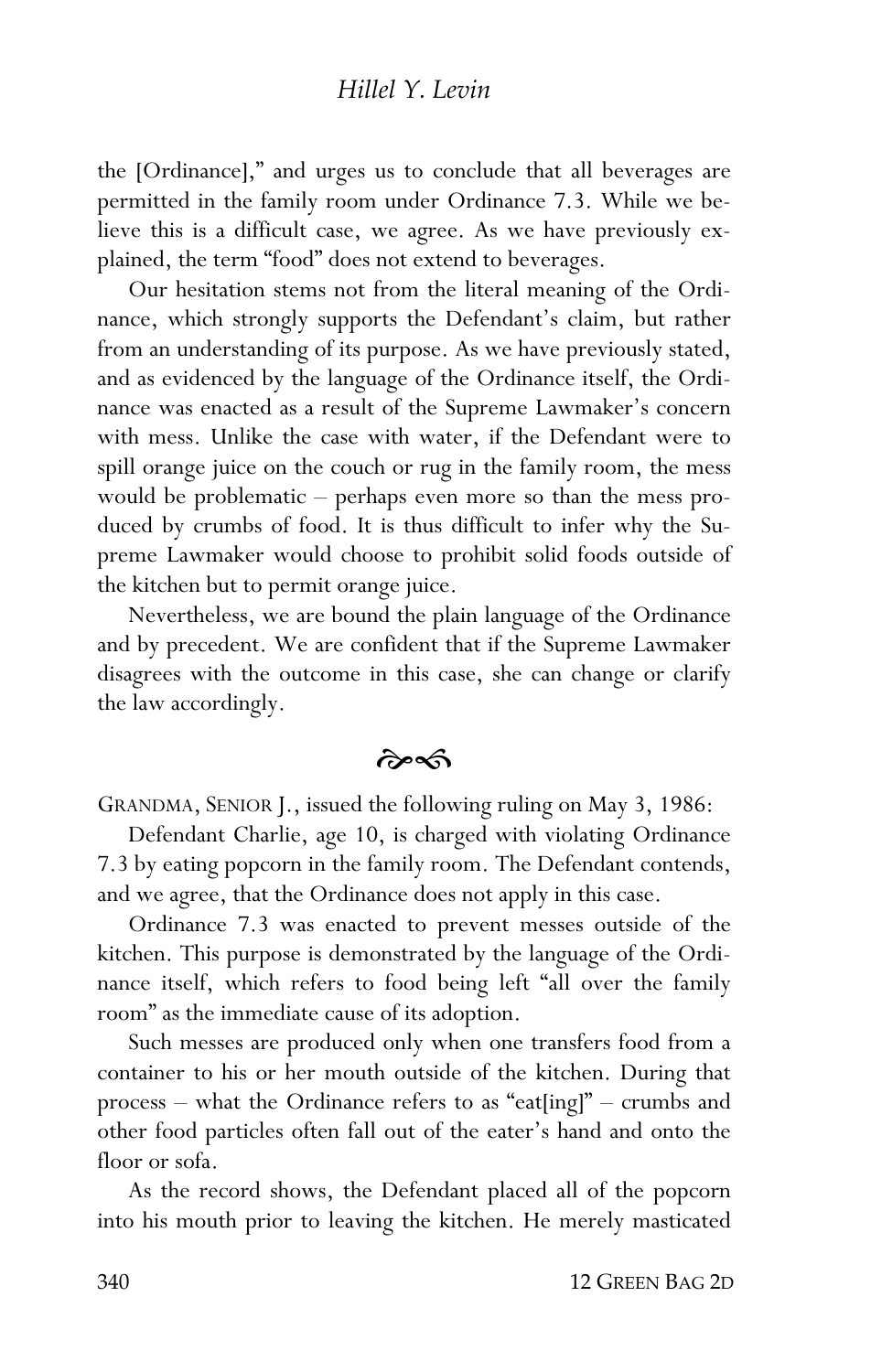and swallowed while in the family room. At no time was there any danger that a mess would be produced.

We are certain that there was no intent to prohibit merely the chewing or swallowing of food outside of the kitchen. After all, the Supreme Lawmaker has expressly permitted the chewing of gum in the family room. It would be senseless and absurd to treat gum differently from popcorn that has been ingested prior to leaving the kitchen.

If textual support is necessary to support this obvious and commonsensical interpretation, abundant support is available. First, the Ordinance prohibits food from being "eaten" outside of the kitchen. The term "eat" is defined to mean "to take in through the mouth as food: ingest, chew, and swallow in turn." The Defendant, having only chewed and swallowed, did not "eat." Further, the Ordinance prohibits the "eat[ing]" rather than the "bringing" of food outside of the kitchen; and indeed, food is often brought out of the kitchen and through the family room, as when school lunches are delivered to the front door for carpool pickup. There is no reason to treat food enclosed in a brown bag any differently from food enclosed within the Defendant's mouth.

Finally, if any doubt remains as to the meaning of this Ordinance as it pertains to the chewing and swallowing of food, we cannot punish the Defendant for acting reasonably and in good faith reliance upon the text of the Ordinance and our past pronouncements as to its meaning and intent.

কৈৰ্ক

UNCLE RICK, J., issued the following ruling on May 20, 1986:

Defendant Charlie, age 10, is charged with violating Ordinance 7.3 ("the Rule") by bringing a double thick mint chocolate chip milkshake into the family room.

Were I writing on a clean slate, I would surely conclude that the Defendant has violated the Rule. A double thick milkshake is "food" because it contains protein, carbohydrate, and/or fat. Further, the purpose of the Rule – to prevent messes – would be undermined by permitting a double thick milkshake to be brought into the family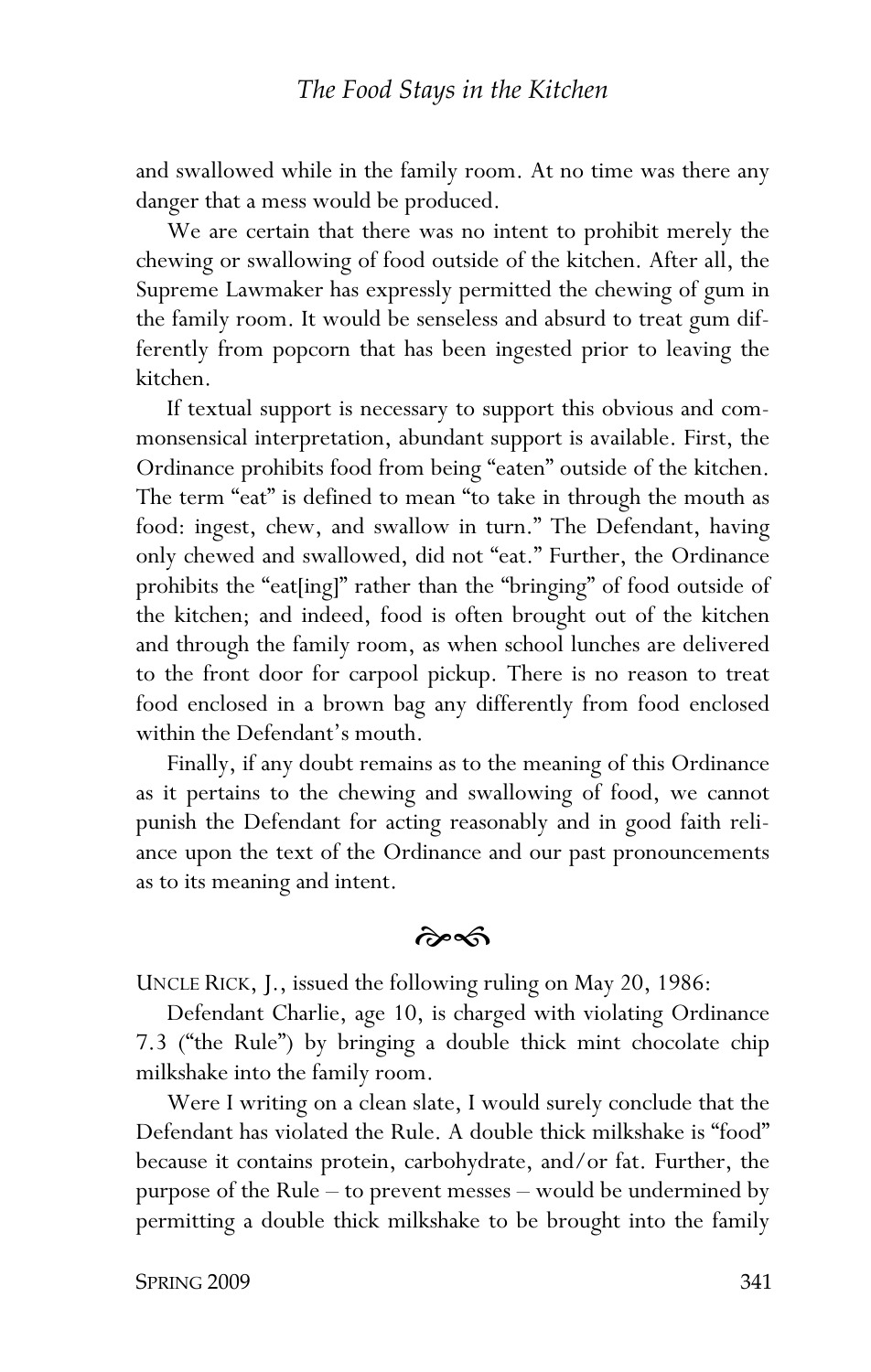room. Indeed, it makes little sense to treat a milkshake differently from a pretzel or a scoop of ice cream.

However, I am not writing on a clean slate. Our precedents have now established that all beverages are permitted outside of the kitchen under the Rule. The Defendant relied on those precedents in good faith. Further, the Supreme Lawmaker has had ample opportunity to clarify or change the law to prohibit any or all beverages from being brought out of the kitchen, and she has elected not to exercise that authority. I can only conclude that she is satisfied with the status quo.

 $\hat{\sigma}$ 

GRANDMA, SENIOR J., issued the following ruling on July 2, 1986:

Defendant Anne, age 14, is charged with violating Ordinance 7.3 by eating apple slices in the family room.

As we have repeatedly held, the Ordinance pertains only to messy foods. Moreover, the Ordinance explicitly refers to "popcorn kernels, pretzel crumbs, and pieces of cereal." Sliced apples, not being messy (and certainly being no worse than orange juice and milkshakes, which have been permitted by our prior decisions), and being wholly dissimilar from the crumbly foods listed in the Ordinance, do not come within the meaning of the Ordinance.

We also find it significant that the consumption of healthy foods such as sliced apples is a behavior that this jurisdiction supports and encourages. It would be odd to read the Ordinance in a way that would discourage such healthy behaviors by limiting them to the kitchen.

## $\hat{\sigma}$

AUNT SARAH, J., issued the following ruling on August 12, 1986:

Defendant Beatrice, age 13, is charged with violating Ordinance 7.3 by eating pretzels, popcorn, cereal, and birthday cake in the family room. Under ordinary circumstances, the Defendant would clearly be subject to the Ordinance. However, the circumstances giving rise to the Defendant's action in this case are far from ordinary.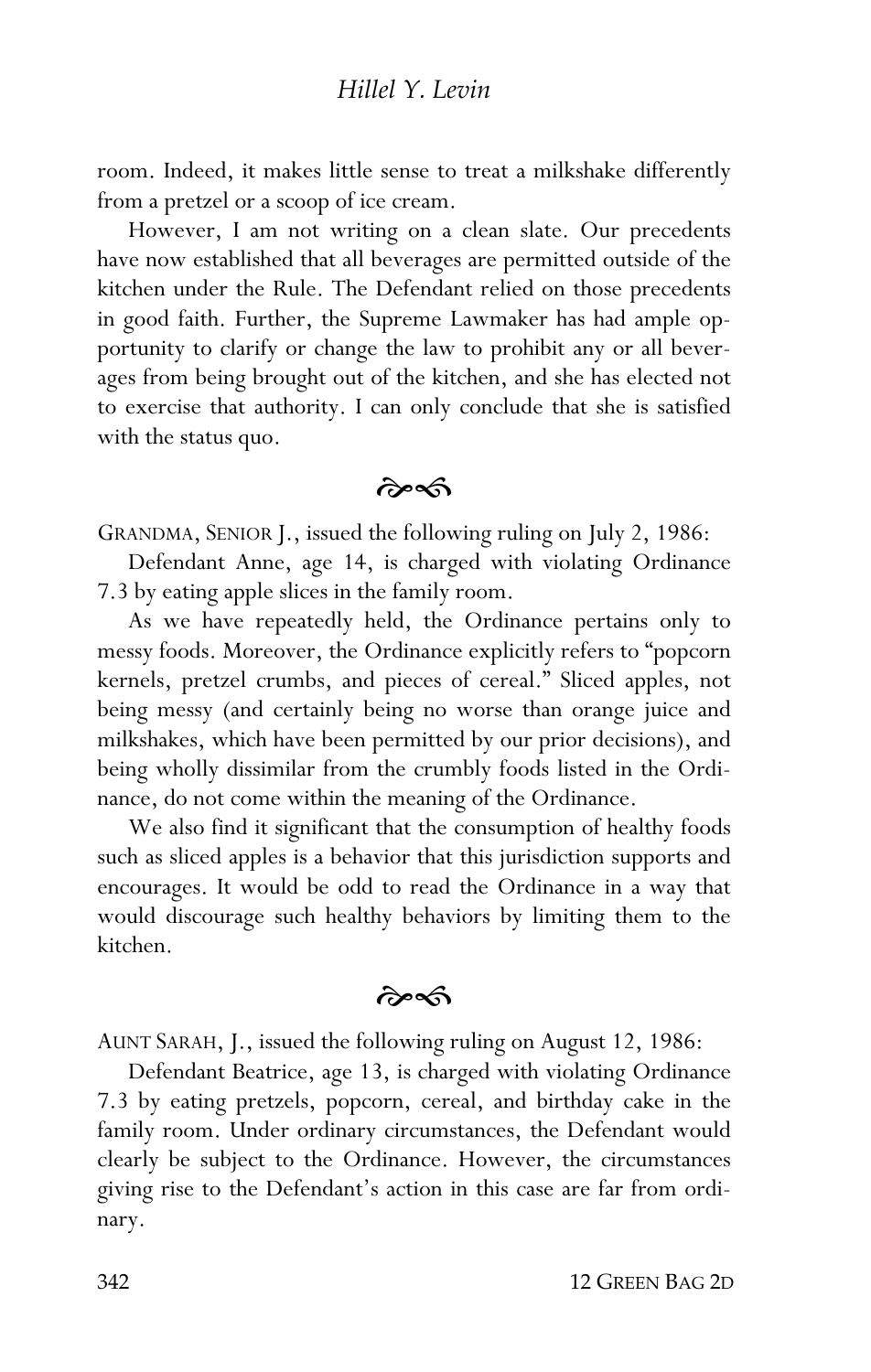The Defendant celebrated her thirteenth birthday on August 10, 1986. For the celebration, she invited four of her closest friends to sleep over. During the evening, and as part of the festivities, the celebrants watched a movie in the family room. Chief Justice Father provided those present with drinks and snacks, including the aforesaid pretzels, popcorn, and cereal, for consumption during the movie-watching. Father admonished the Defendant to clean up after the movie, and there is no evidence in the record suggesting that the Defendant failed to do so.

We frankly concede that the Defendant's action were violative of the plain meaning of the Ordinance. However, given the special and unique nature of the occasion, the fact that Father, a representative of the Supreme Lawmaker – as well as of this Court – implicitly approved of the Defendant's actions, and the apparent efforts of the Defendant in upholding the spirit of the Ordinance by cleaning up after her friends, we believe that the best course of action is to release the Defendant.

In light of the growing confusion in the interpretation of this ambiguous Ordinance, we urge the Supreme Lawmaker to exercise her authority to clarify and/or change the law if and as she deems it appropriate.

 $\hat{\sigma}$ 

FATHER, C.J., issued the following ruling on September 17, 1986:

Defendant Derek, age 9, was charged with violating Ordinance 7.3 ("the Rule") by eating pretzels, potato chips, popcorn, a bagel with cream cheese, cottage cheese, and a chocolate bar in the family room.

The Defendant argues that our precedents have clearly established a pattern permitting food to be eaten in the family room so long as the eater cleans up any mess. He further maintains that it would be unjust for this Court to punish him after having permitted past actions such as drinking water, orange juice, and a milkshake, as well as swallowing popcorn, eating apple slices, and eating pretzels, popcorn, and cereal on a special occasion. The Defendant avers that there is no rational distinction between his sister's eating